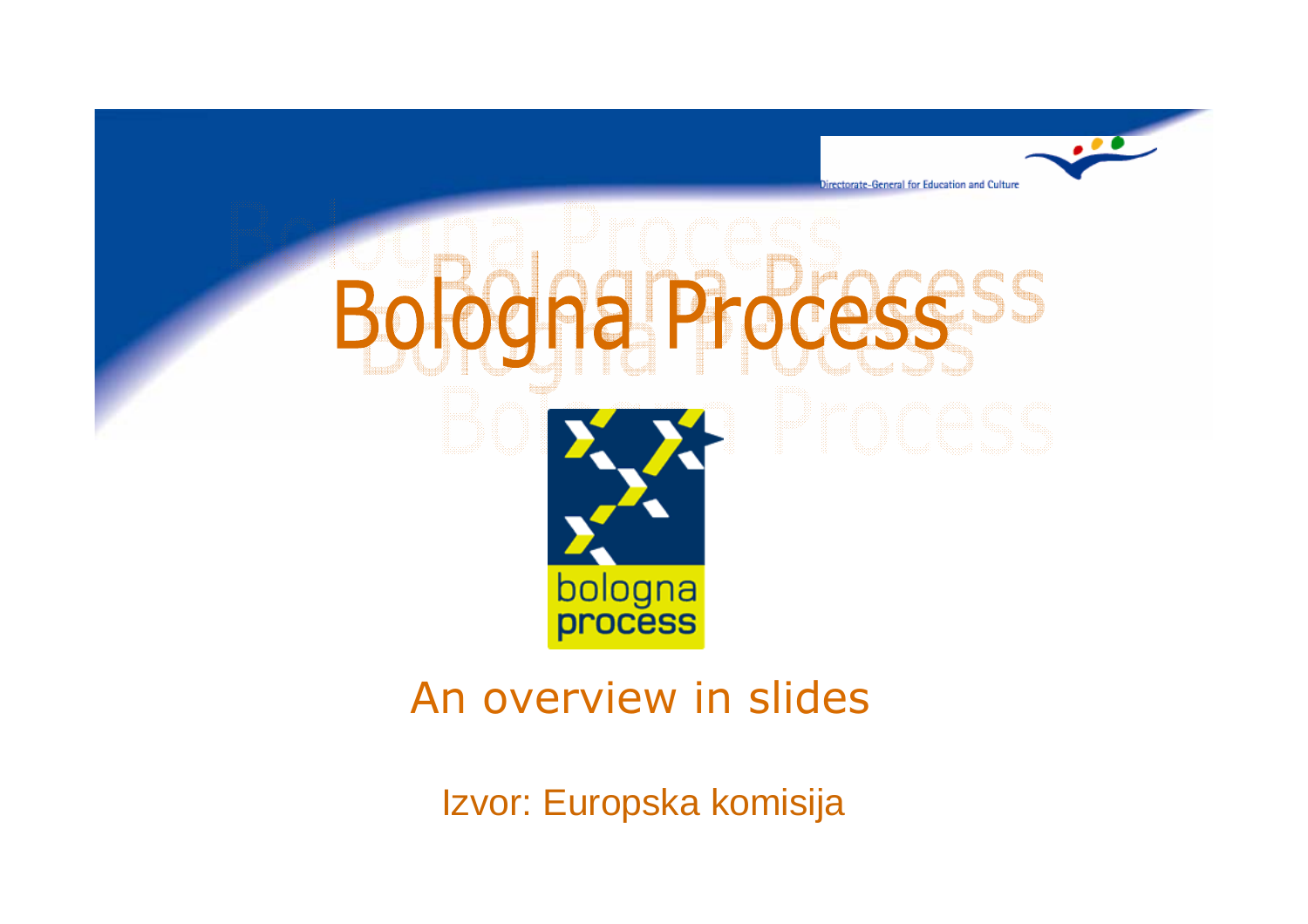# r Education and Cultur

#### A: Bologna: an intergovernmental process

Step 1: Sorbonne Declaration 1998 Step 2: Bologna Declaration 1999 Step 3: Prague Communiqué 2001 Step 4: Berlin Communiqué 2003 Step 5: Bergen Communiqué 2005

#### B: The role of the European Commission in the Bologna Process

The Commission supports and stimulates Bologna activities at the European level through a range of initiatives.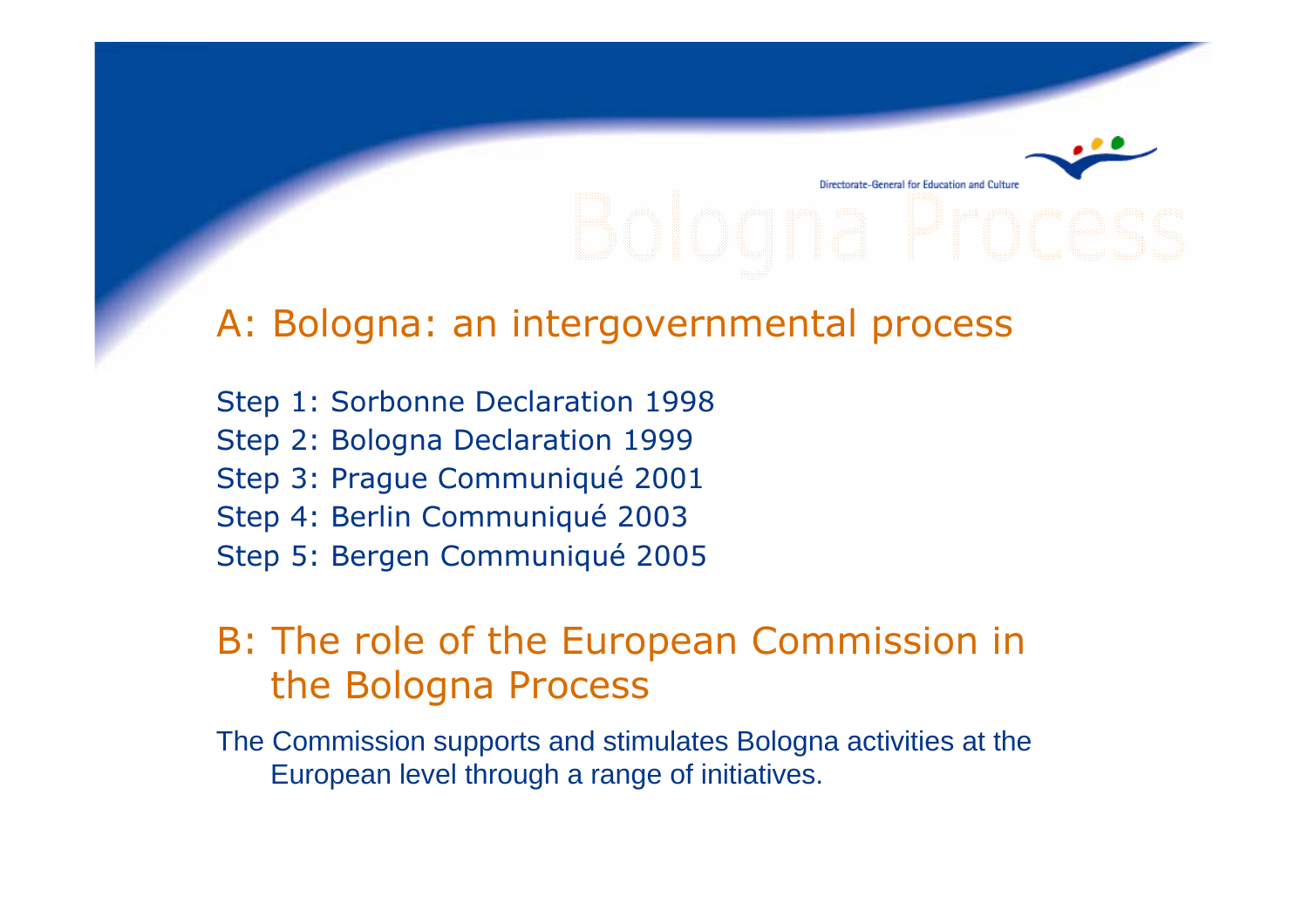#### A: the intergovernmental process

#### Sorbonne 1998

Signed by the ministers in charge of higher education of France, Italy, the United Kingdom and Germany

for Education and Culture

- •a convergence of the overall framework of degrees in an open European area for higher education
- •a common system of levels (undergraduate / graduate)
- •removing obstacles for **student and teacher mobility** and recognition of degrees and academic qualifications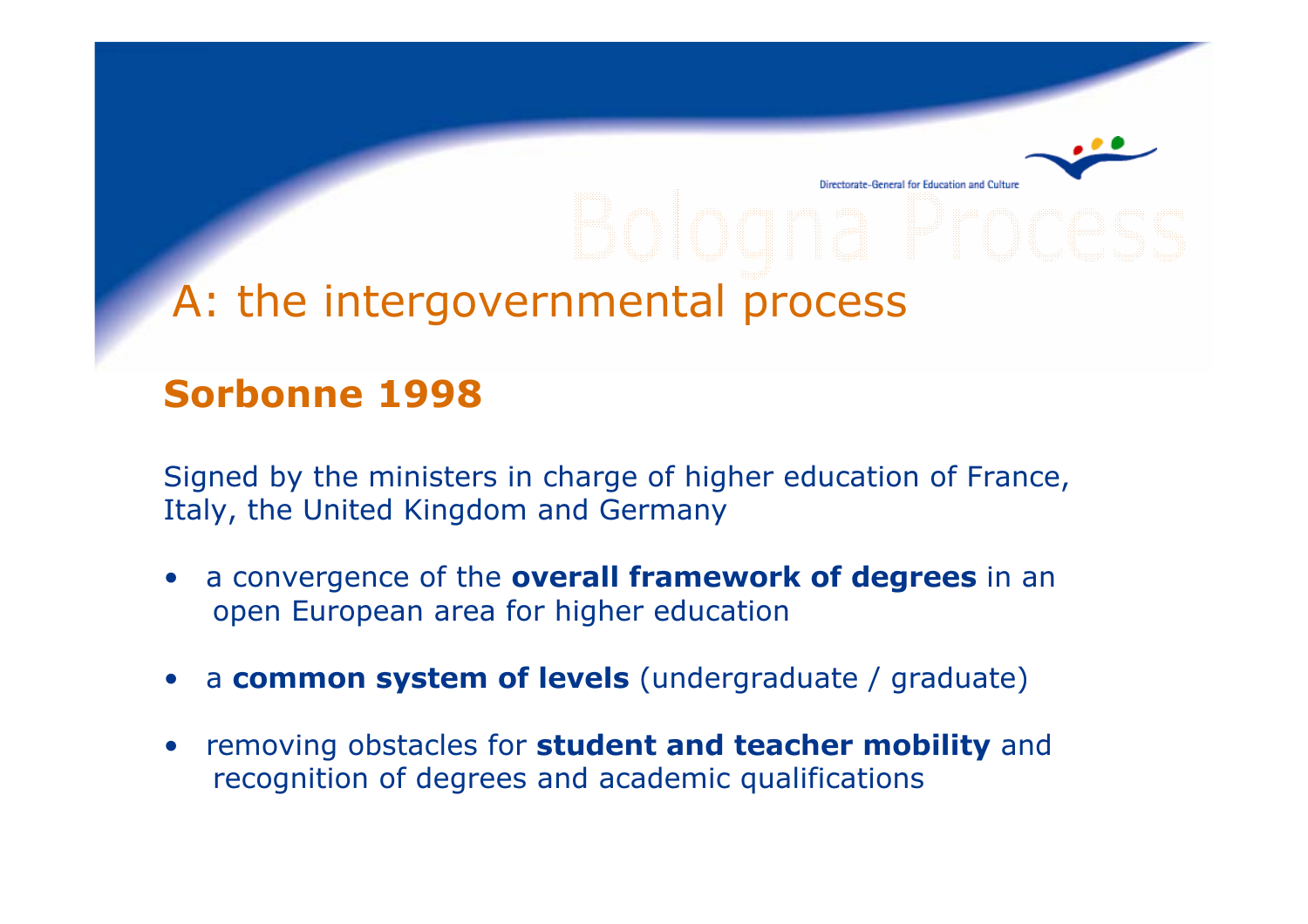#### **General for Education and Culture** Bologna 1999

29 European ministers in charge of higher education laid the basis for establishing a European Higher Education Area by 2010.

- a system of easily readable and comparable degrees
- a system with **two main cycles** (undergraduate/graduate)
- a system of credits (such as ECTS)
- promote **mobility** by overcoming obstacles
- **•** European co-operation in **quality assurance**
- **promote European dimensions** in higher education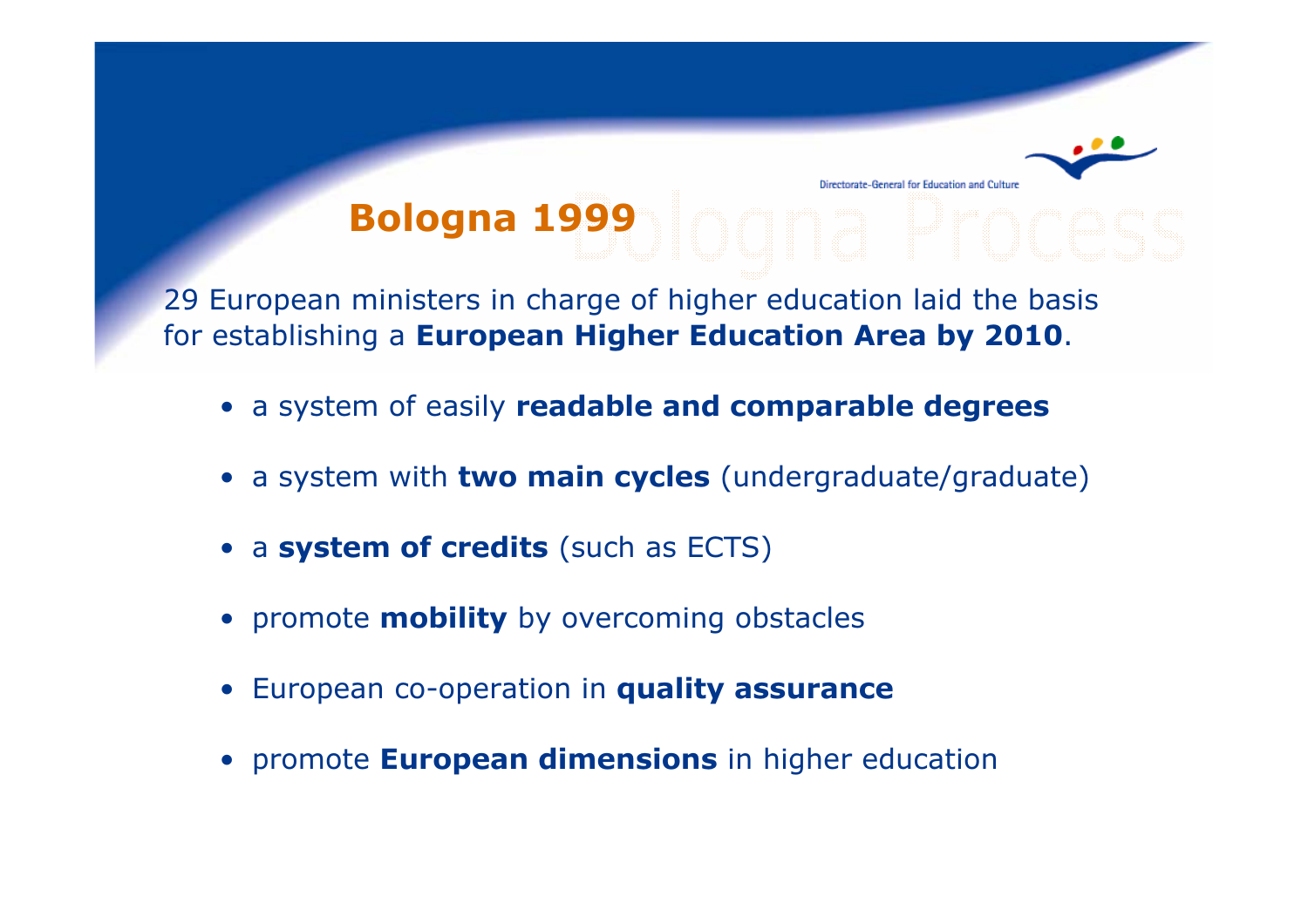## Prague 2001

The ministers in charge of higher education of 33 European signatory countries met in Prague in May 2001 to follow up the Bologna Declaration

- **commitment** to the objectives of the Bologna Declaration
- active involvement of the European University Association (EUA) and the National Unions of Students in Europe (ESIB) and the assistance of the **European Commission**
- emphasised lifelong learning and the involvement of students
- enhancing the attractiveness and competitiveness of the European Higher Education Area to other parts of the world (including transnational education)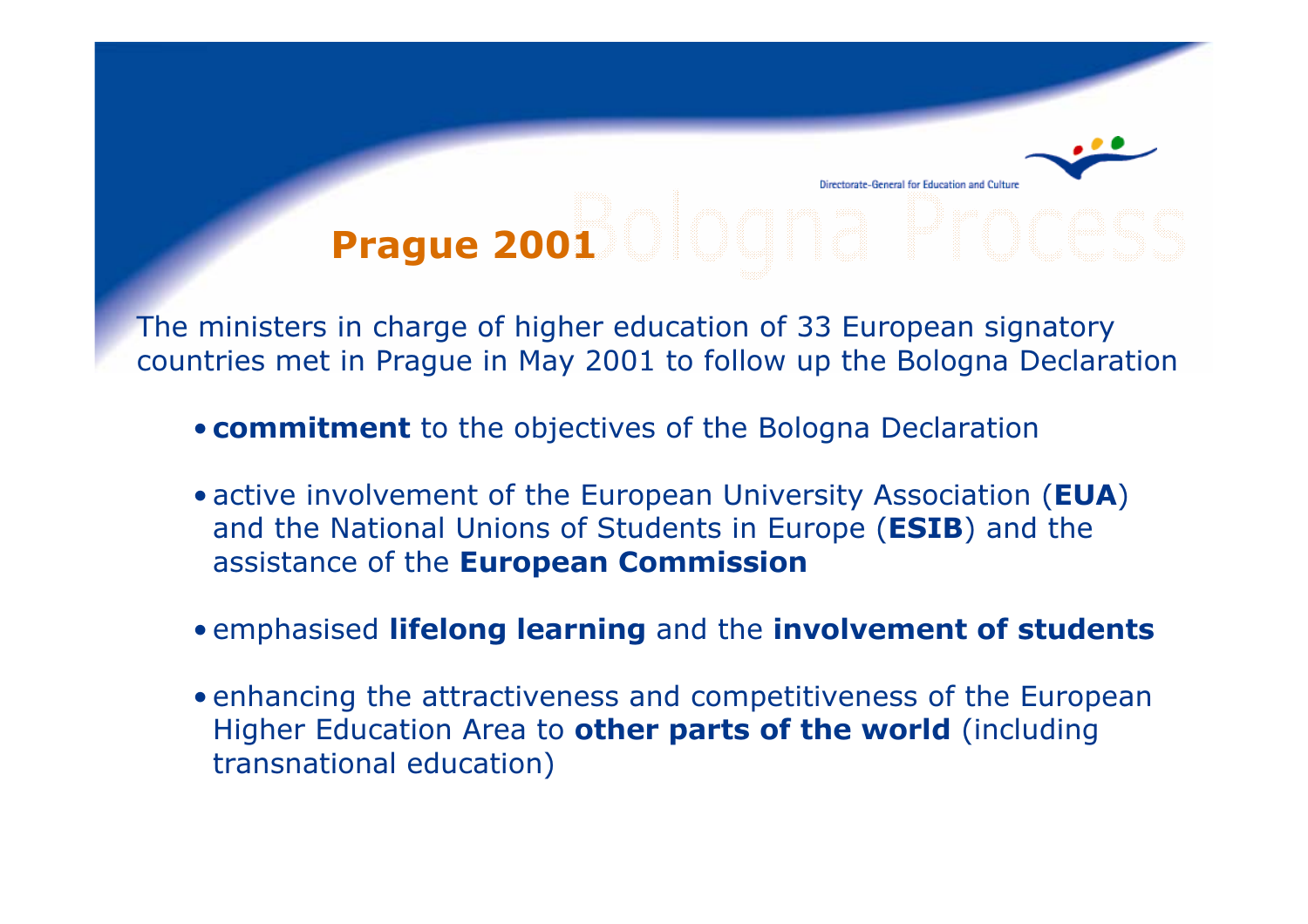## Berlin 2003

ctorate-General for Education and Cultu

When ministers met again in Berlin in September 2003, they defined three **intermediate priorities** for the next two years

• quality assurance - the need to develop shared criteria and methodologies

• the two-cycle degree system- Ministers asked for the development of an overarching framework of qualifications for the European Higher Education Area.

● recognition of degrees and periods of studies - the importance of the Lisbon Recognition Convention, the **Diploma** Supplement to be provided automatically and free of charge

The ministers also added a new action line to the Bologna Process on doctoral studies and the synergy between EHEA and ERA. They also requested a stocktaking exercise from the Bologna Follow-up Group.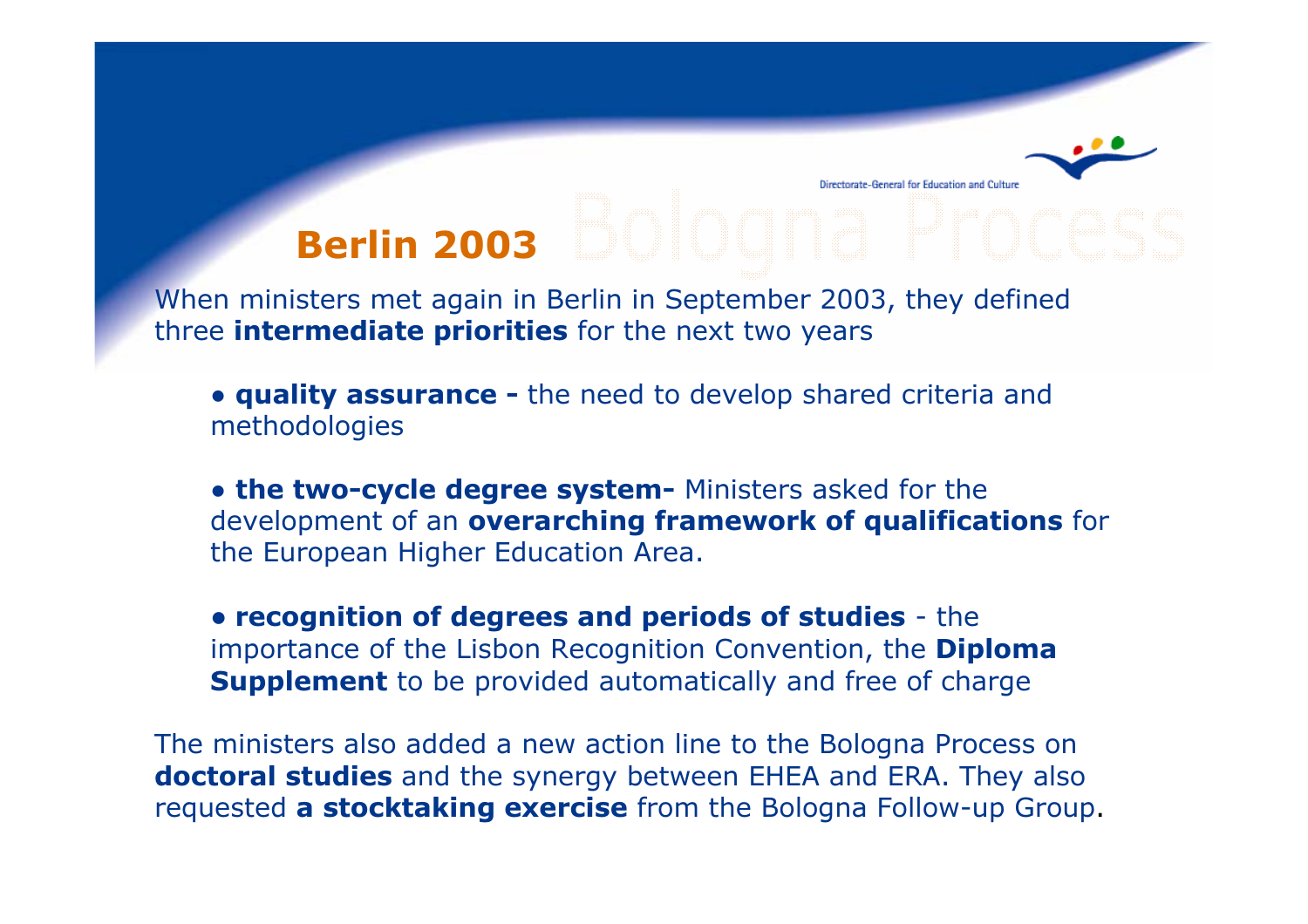#### 10 Action Lines based on Bologna, Prague and Berlin

#### Bologna Declaration

- 1. Adoption of a system of easily readable and comparable degrees
- 2. Adoption of a system essentially based on two cycles
- 3. Establishment of a system of credits
- 4. Promotion of mobility
- 5. Promotion of European cooperation in quality assurance
- 6. Promotion of the European dimension in higher education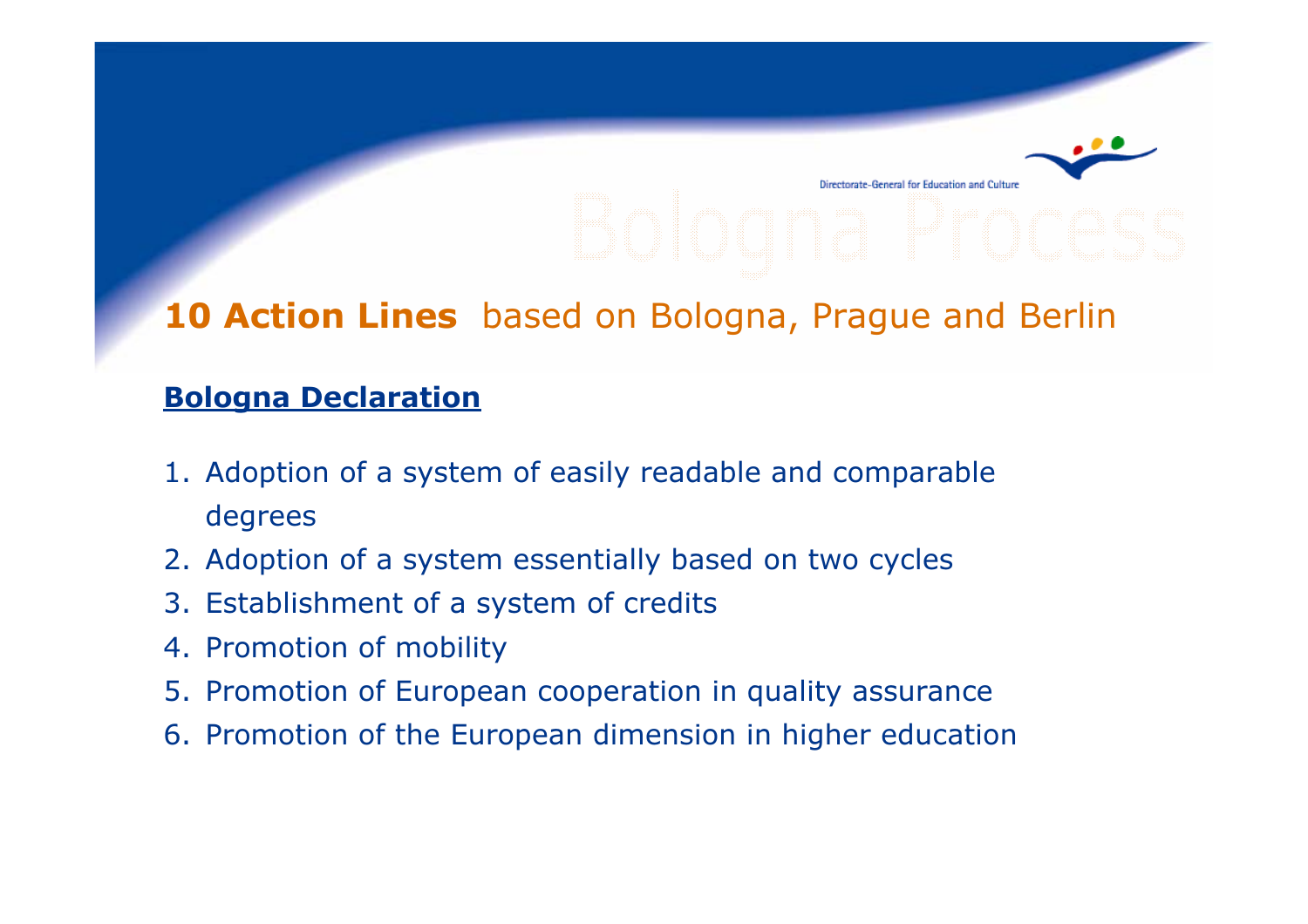for Education and Culture

#### 10 Action Lines – based on Bologna, Prague and Berlin

#### Prague Communiqué

- 7. Lifelong learning
- 8. Higher education institutions and students
- 9. Promoting the attractiveness of the European Higher Education Area

#### Berlin Communiqué

10. European Higher Education Area and European Research Area – two pillars of the knowledge based society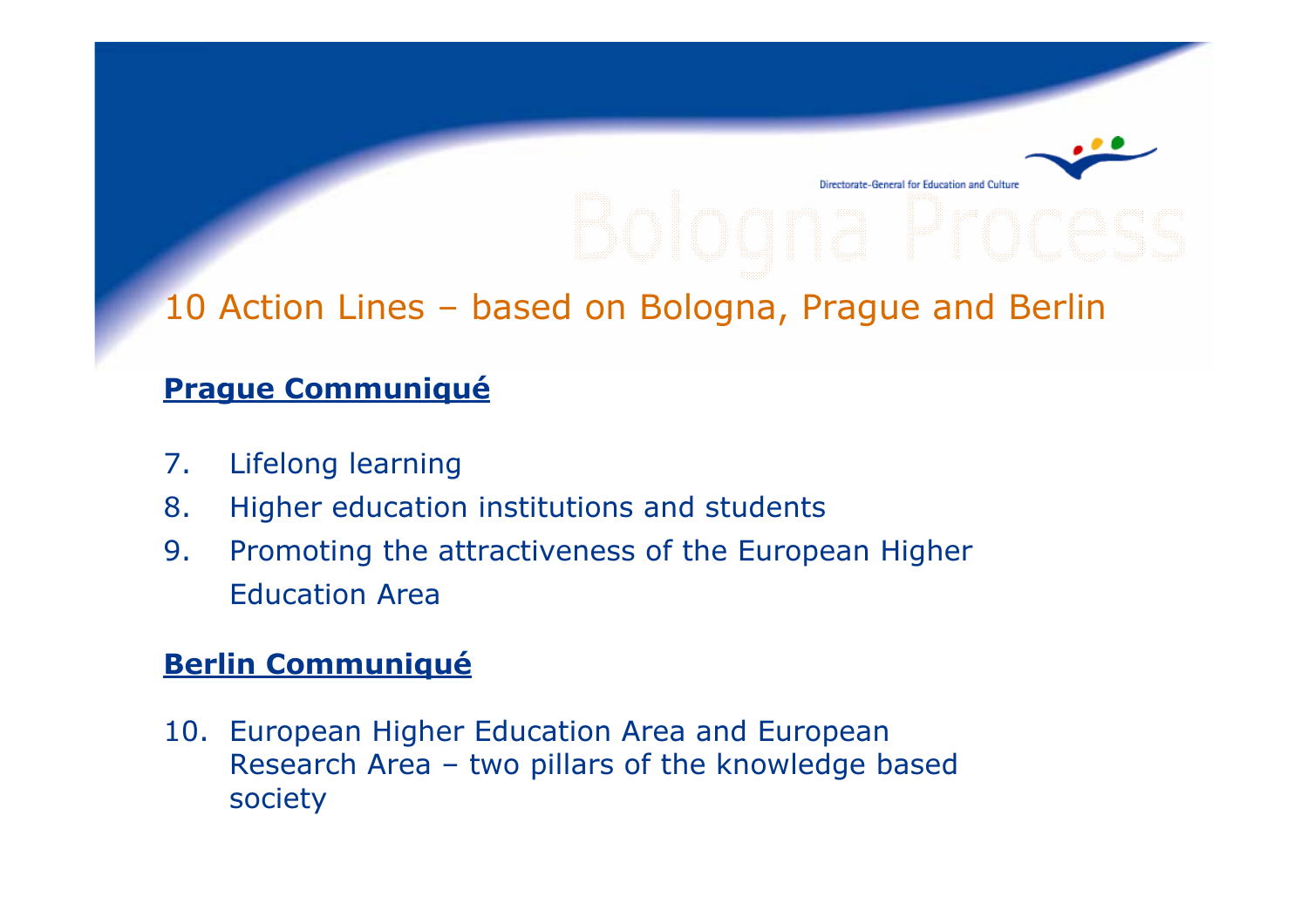## Bergen 2005

This Communiqué was issued by the Ministers responsible for Higher Education in the forty-five participating countries at their mid-term review of the Bologna Process in Bergen in May 2005.

• highlights the central role of higher education institutions and their staff and students in implementing the Bologna reforms

• adopts the three-cycle framework with generic descriptors based on learning outcomes and competences and commits the 45 participating countries to creating compatible national frameworks.

• Credit ranges adopted for the first and second cycles.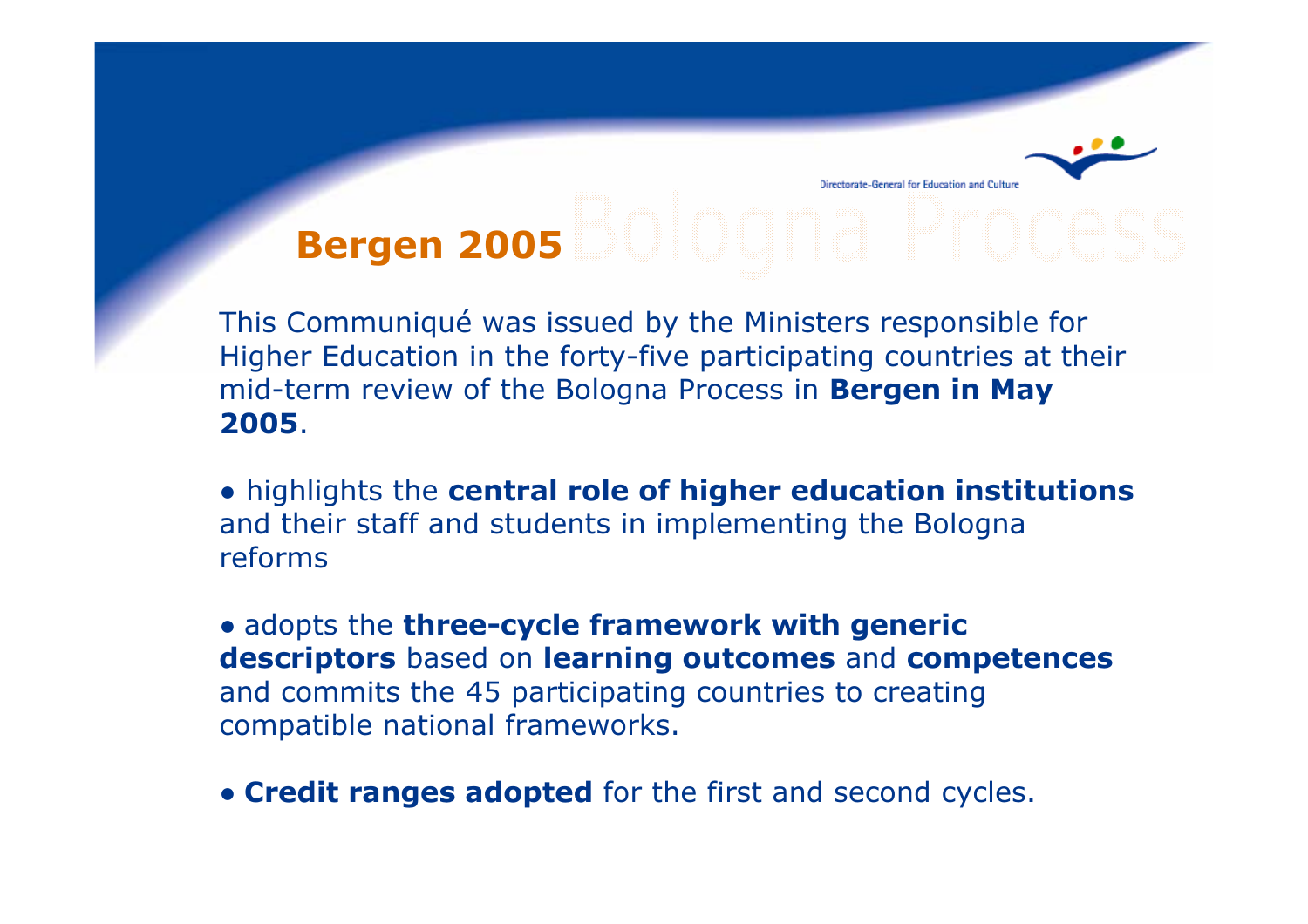## Bergen 2005

ral for Education and Cultun

• accepted ENQA's standards and guidelines for quality assurance, stressing the need for improvement in student involvement and international cooperation.

#### • welcomed the concept of a European register of QA agencies.

NB: *ENQA was established as a network in 2000 to promote European co-operation in the field of quality assurance. In November 2004 it became the <i>European Association for Quality Assurance in Higher Education (ENQA). Membership of the association is open to quality assurance agencies in the signatory states of the Bologna Declaration*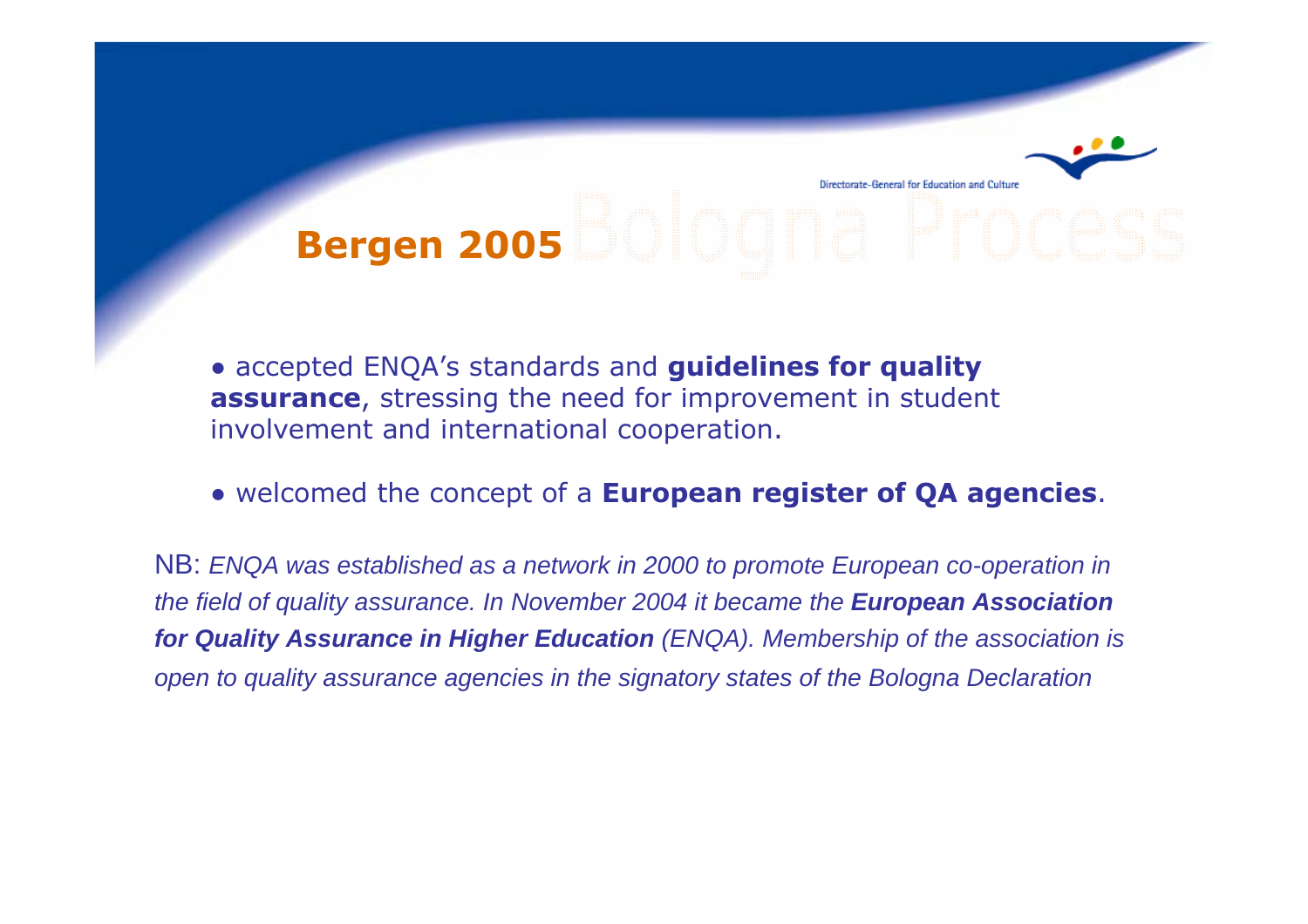#### Bergen 2005

• elaborated on the general principles of doctoral programmes, and confirmed the need for these to be aligned with the Bologna Process

for Education and Cultur

• ongoing commitment to mutual recognition, lifelong learning; the social dimension and mobility

• an undertaking to ensure higher education institutions have the necessary **autonomy** and **sustainable funding** to carry out reforms.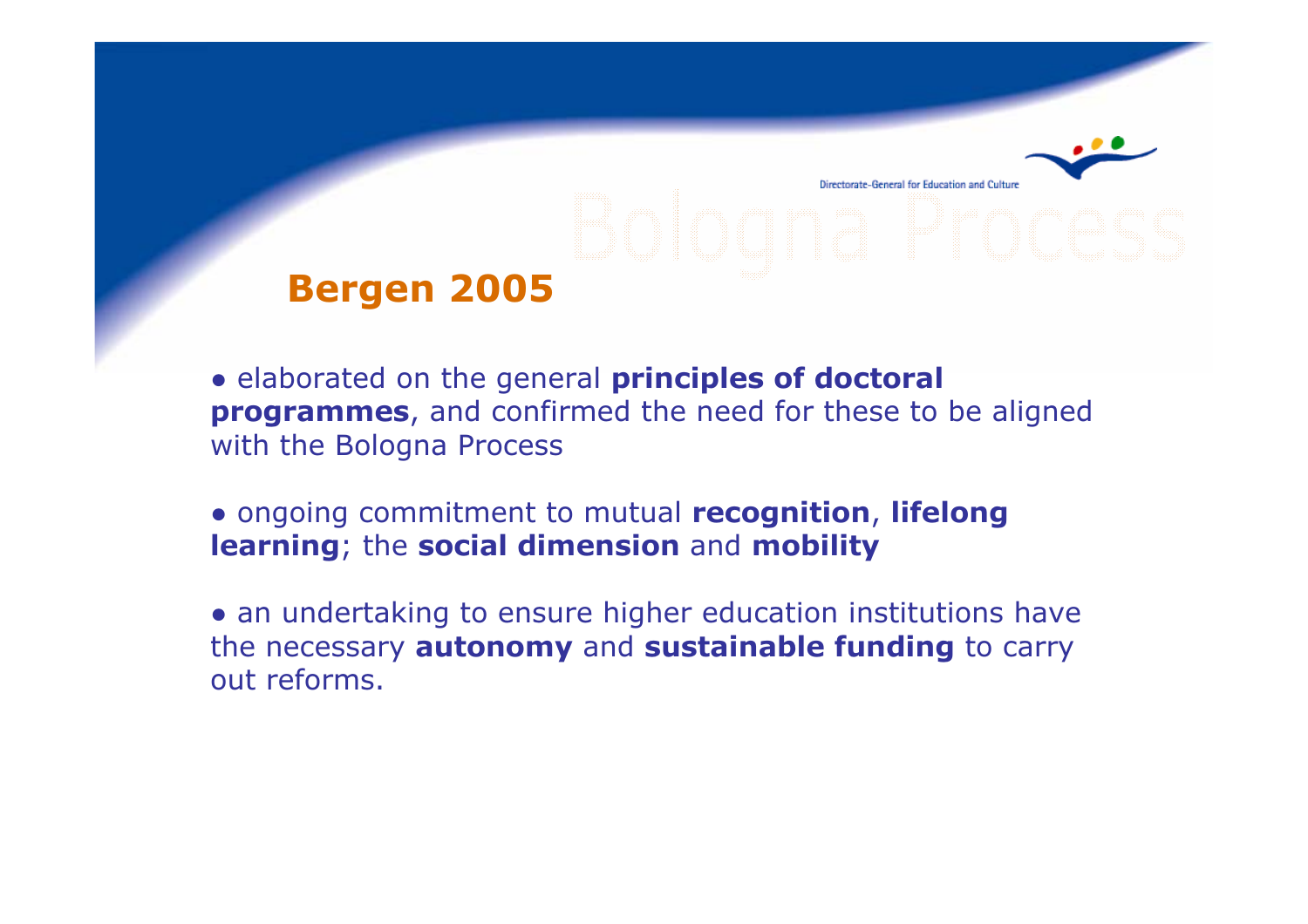## B: The role of the European Commission in the Bologna Process

-General for Education and Cultun

- •The Commission participates as a **full member** in the Bologna Follow-up Group and the Bologna Board.
- • The Bologna Process coincides in many ways with Commission policy and programmes in higher education, notably **Socrates-Erasmus**.
- $\bullet$  The Commission is linking the Bologna Process with the Copenhagen process on enhanced European co-operation in Vocational Education and Training, launched in December 2002, developing synergies in important fields such as transparency of qualifications, credit transfer and quality assurance.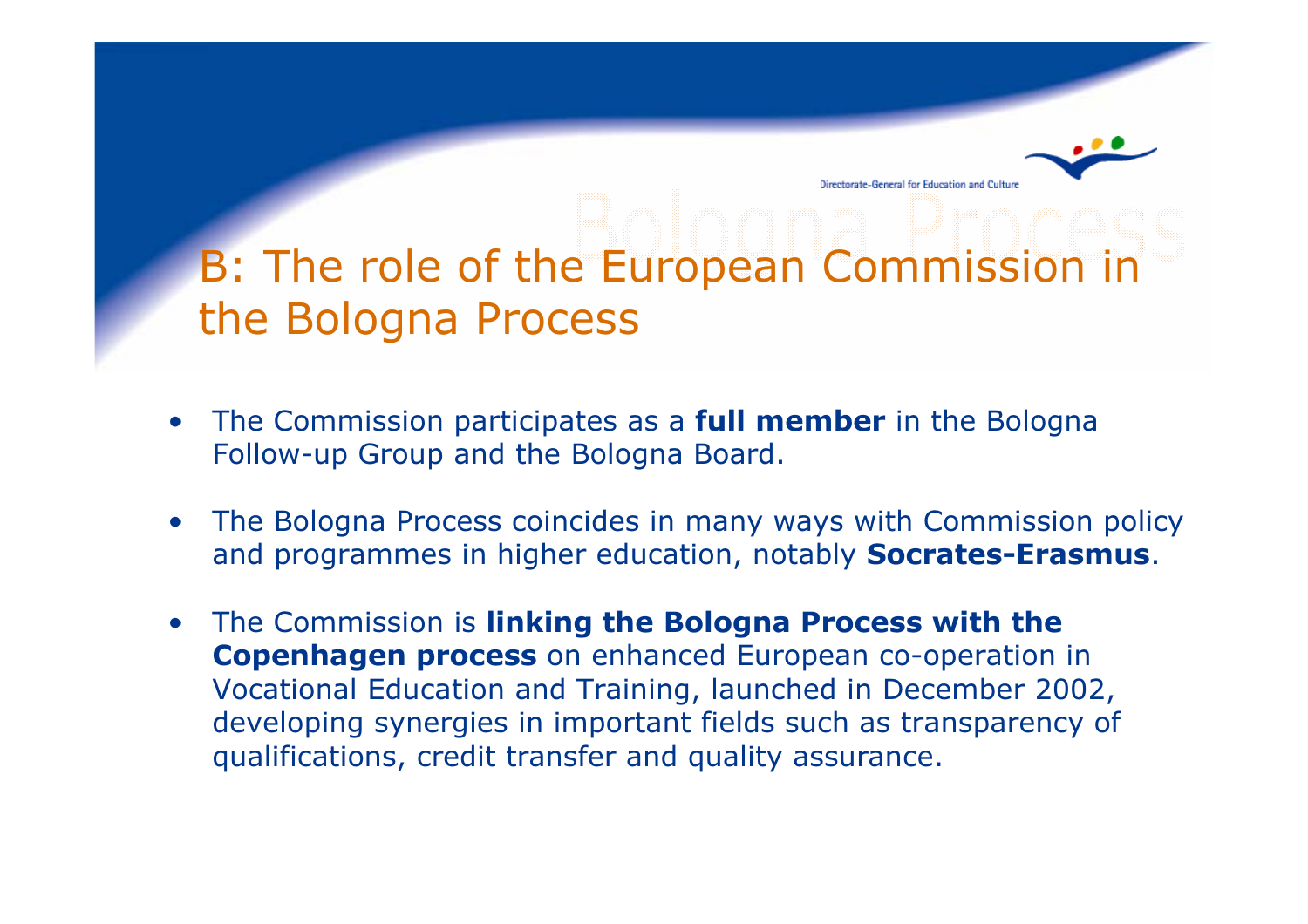#### Complementing the Lisbon Strategy

torate-General for Education and Culture

- • From an EU perspective the Bologna process fits into the broader co-ordinated policy agenda for EU members defined in Lisbon in March 2000 by EU Heads of State and Government.
- In Barcelona, in March 2002, the European Council determined that the European education and training systems should become a "world quality reference".
- • In Brussels, in March 2005, Europe's political leaders confirmed in their mid-term review of the Lisbon agenda that **knowledge is** critical to economic growth and job creation, priorities at the heart of the Lisbon Strategy.
- • EU Education Ministers have translated this far-reaching ambition into a series of **shared objectives** for the different education and training systems in Europe. Progress in reaching these objectives is evaluated against "European Benchmarks".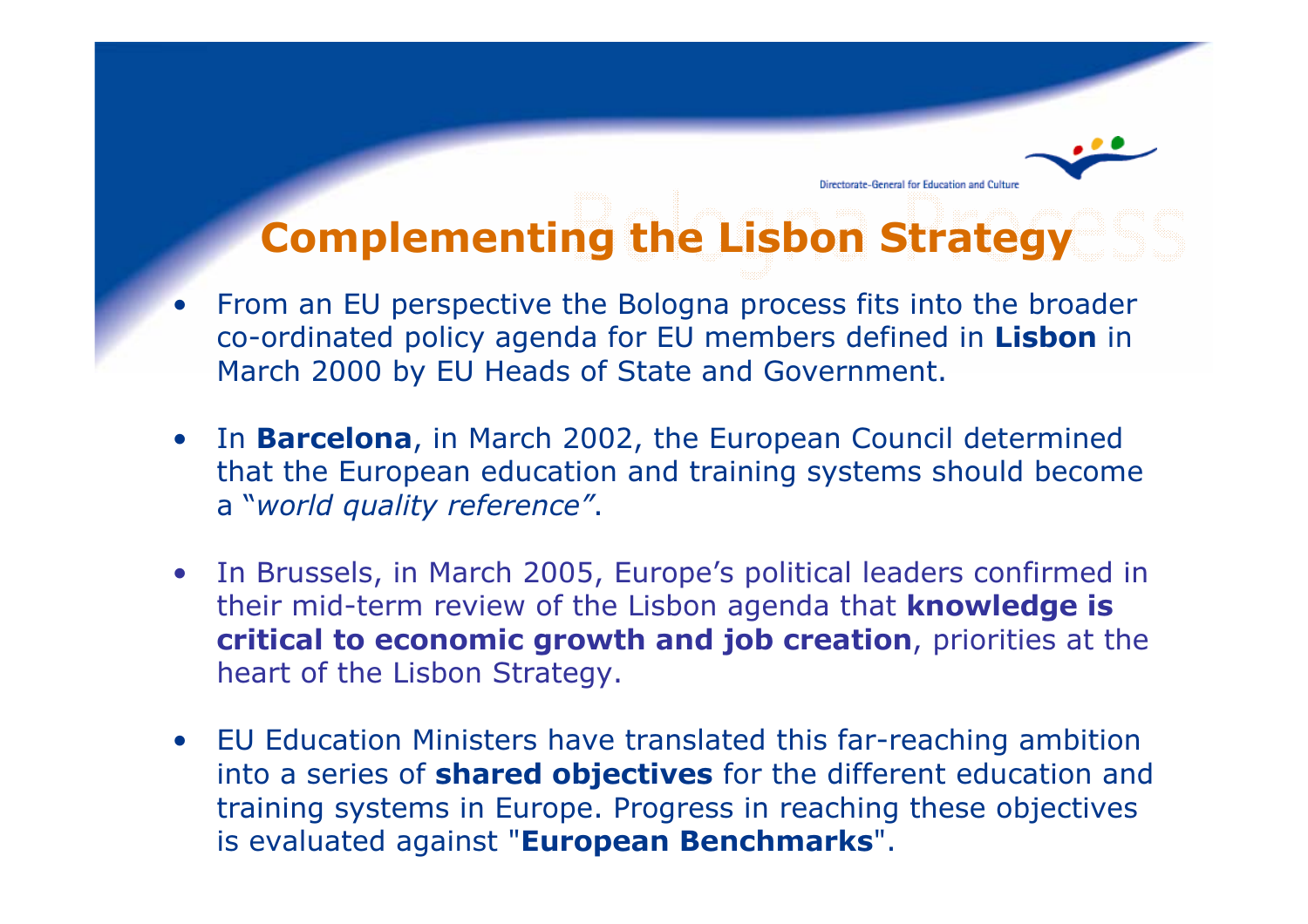#### for Education and Cultur Quality Assurance

- • The Commission supports the European network of Quality Assurance Agencies (ENQA).
- $\bullet$  The European Union is working on a set of guidelines on quality assurance, incorporating a peer review system and a European register of quality assurance agencies, managed by a European Register Committee.
- $\bullet$  The Commission's proposal for a **Recommendation on Further Cooperation in Quality Assurance** is currently before the European Parliament and Council for discussion.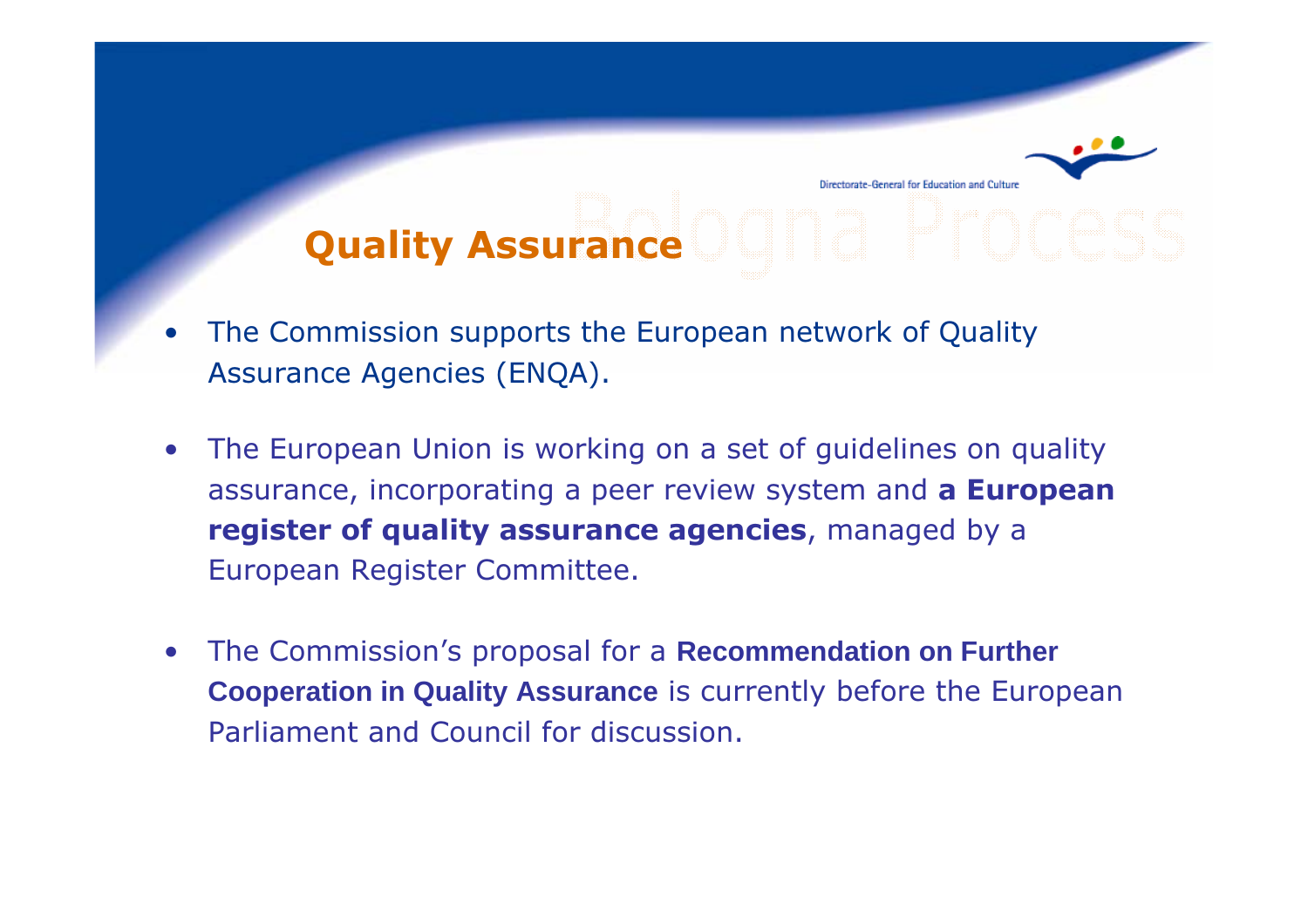• Institutions wishing to introduce ECTS for the first time may apply to the Commission for an ECTS Introduction Grant.

**ECTS** 

- • Institutions which use ECTS in all first cycle degree programmes may apply for the **ECTS label** (next deadline March 2006).
- •Label holding institutions may apply for an "**ECTS for Lifelong** Learning Grant". They form a fast growing Pilot Group, testing the use of "ECTS for Lifelong Learning".
- The Commission has updated **the ECTS Users Guide** on the web and complete it with examples from the ECTS practice. A short brochure "ECTS Key Features" is also available on the web.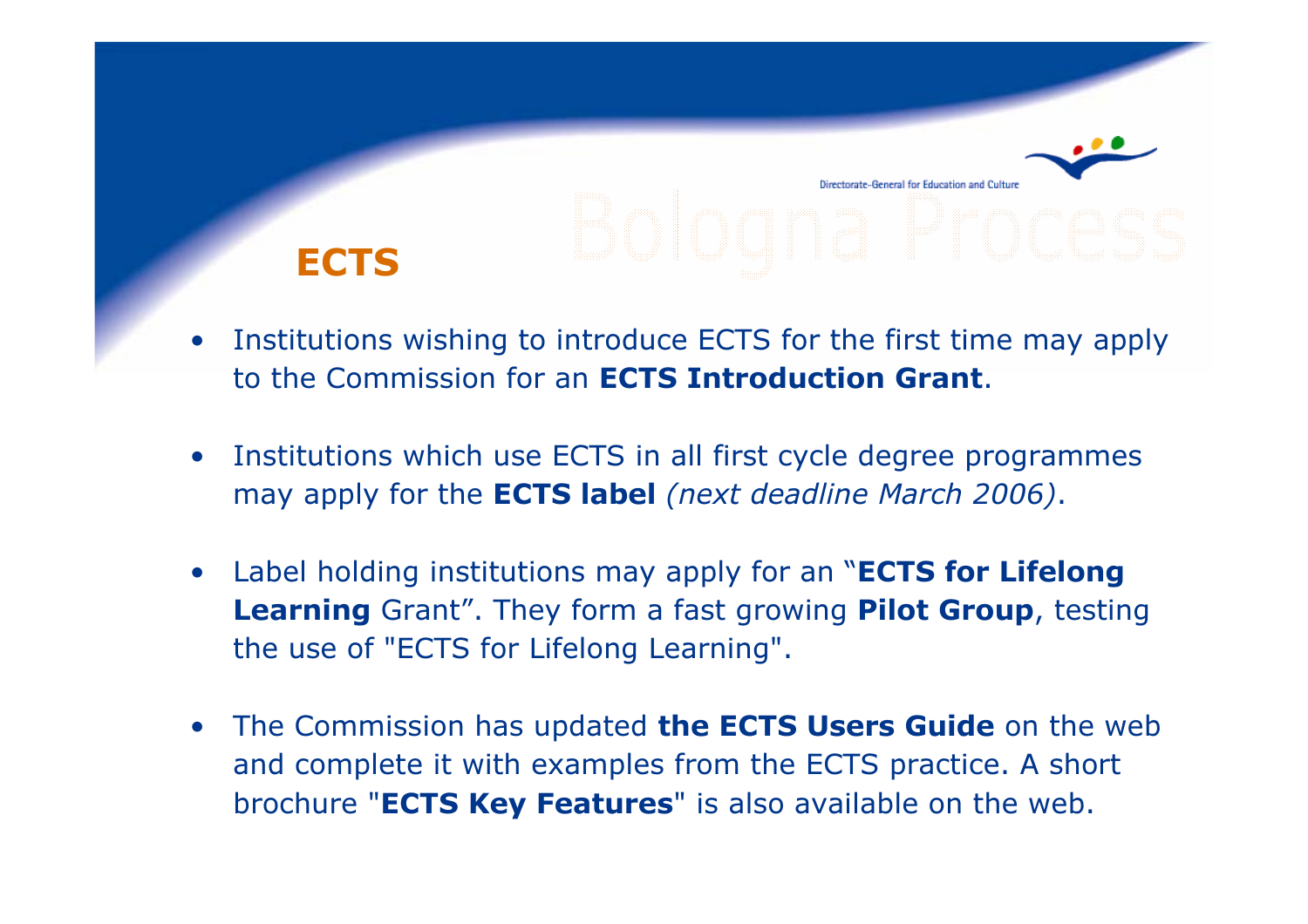#### Diploma Supplement

• In parallel to ECTS, the Commission promotes the Diploma Supplement, which is a transcript of studies which all students in participating countries are eligible to receive in a widely-spoken European language.

for Education and Cultur

- • Higher Education institutions may apply to the Commission for a Diploma Supplement label *(next deadline March 2006)*.
- $\bullet$  The Commission has also developed a proposal to integrate the different transparency instruments developed for vocational training (like Europass, European Portfolio and the European CV) into a single European Framework called EUROPASS, which will include the Diploma Supplement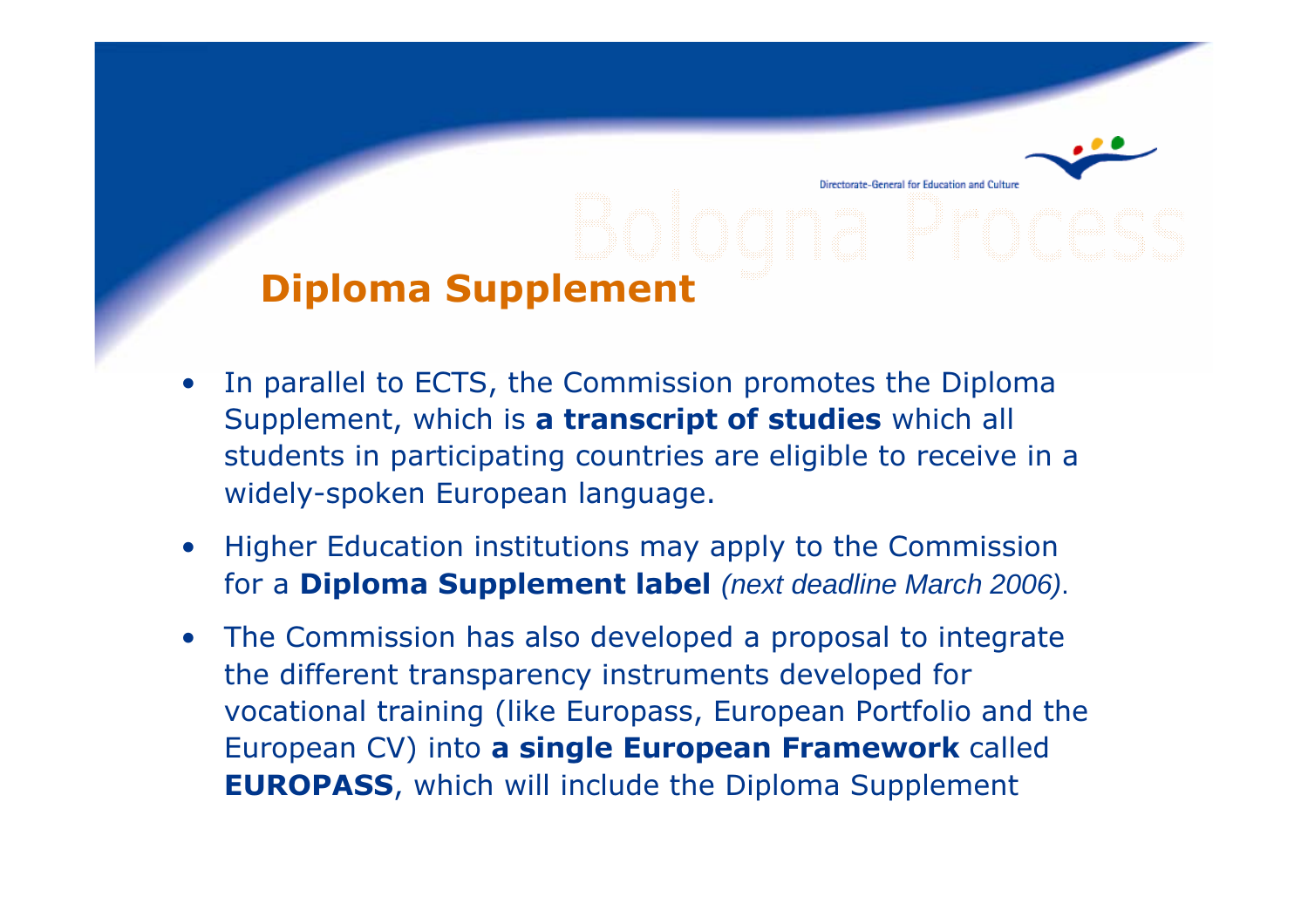# Recognition

- •The Commission continues to support the NARIC network of credential evaluators, cooperating closely with the parallel network of ENIC centres coordinated by Council of Europe/UNESCO-CEPES.
- • The Commission supports measures to enhance the visibility and effectiveness of these centres and welcomes in particular the cooperation between ENIC/NARIC and ENQA, exploring the links between recognition and quality assurance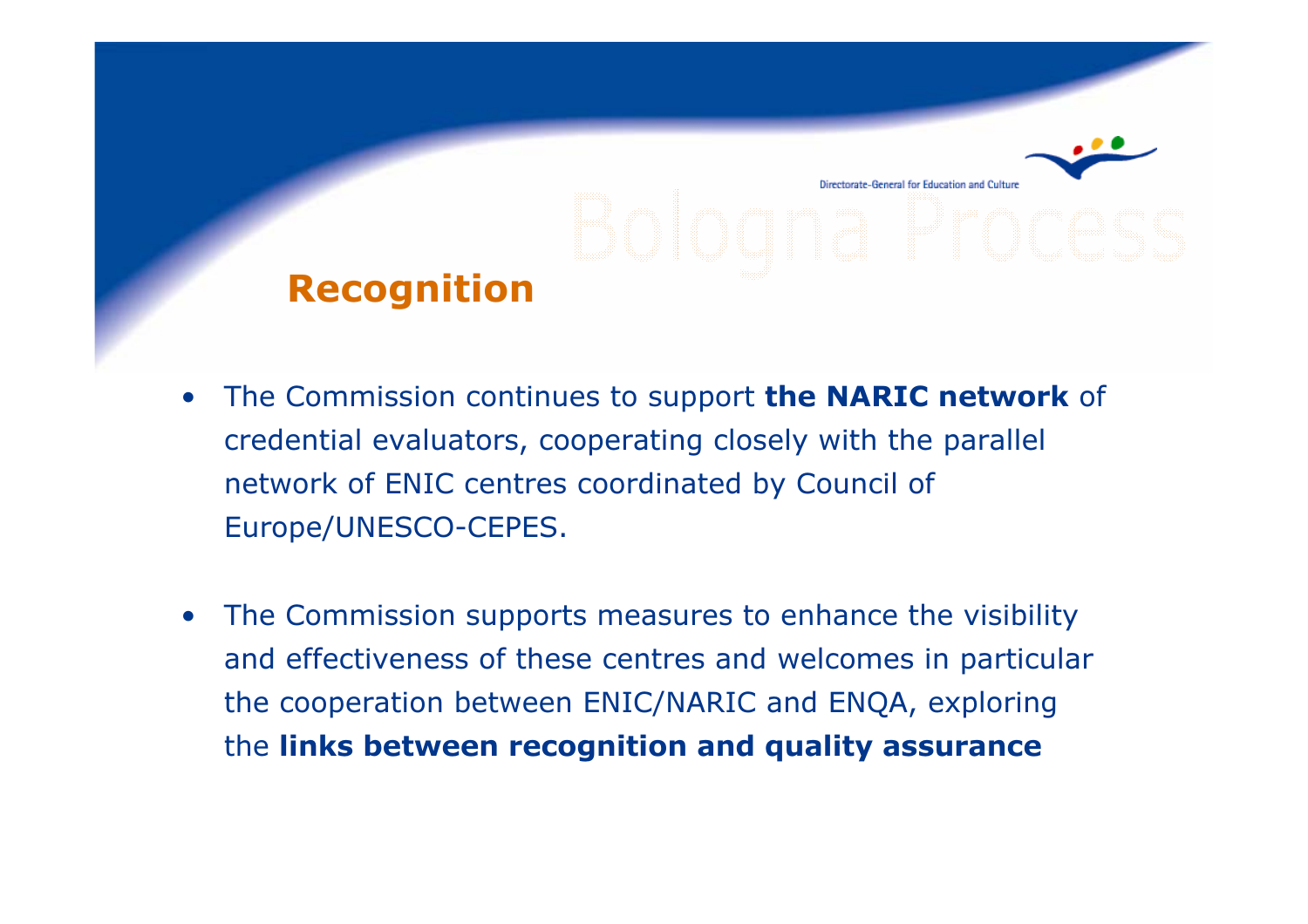#### Aligning Qualifications

• The Commission has supported the influential university project "Tuning Educational Structures in Europe" in which professors from 135 universities seek to describe the content of qualifications in nine different subject areas in terms of workload, level, learning outcomes, competences and profile.

orate-General for Education and Cultur

- The Commission supported the initiative to design an overarching framework of qualifications for the European Higher Area, which was accepted at Bergen
- $\bullet$  Building on this initiative, the Commission has developed a more elaborated European Qualifications Framework for Lifelong learning for EU Member states.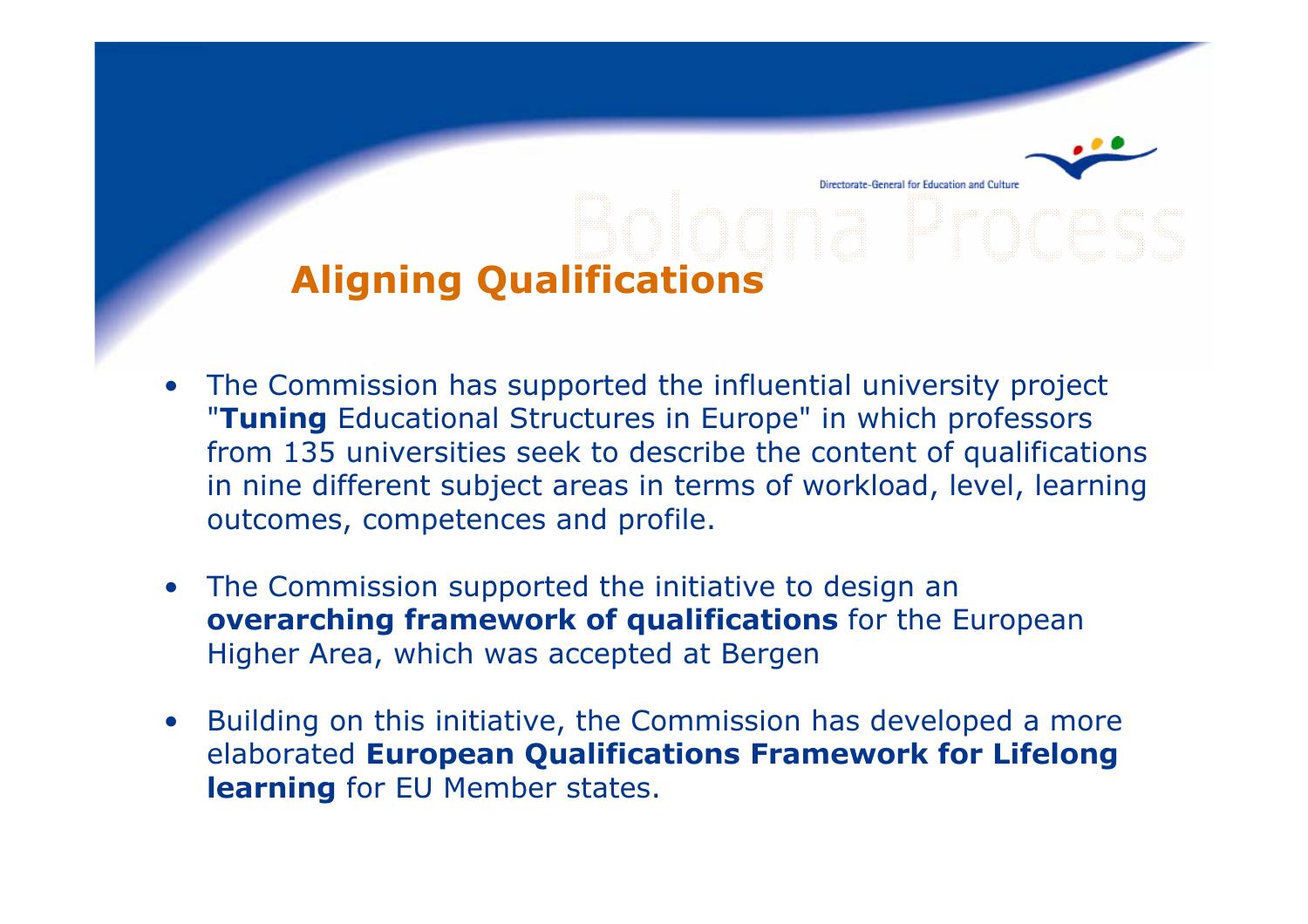

#### Qualifications Framework

The Commission issued the **Consultation Document on EQF for** Lifelong Learning in early July 2005.

It outlines the main features of a possible future European Union Qualifications Framework (EQF), building on the more general overarching framework approved at Bergen.

The elaboration of an EU-level framework was requested by the EU Heads of Government in March 2005.

The EQF would be **voluntarily implemented** by participating countries as a meta-framework, enabling qualifications systems throughout European education to be easily related to each other.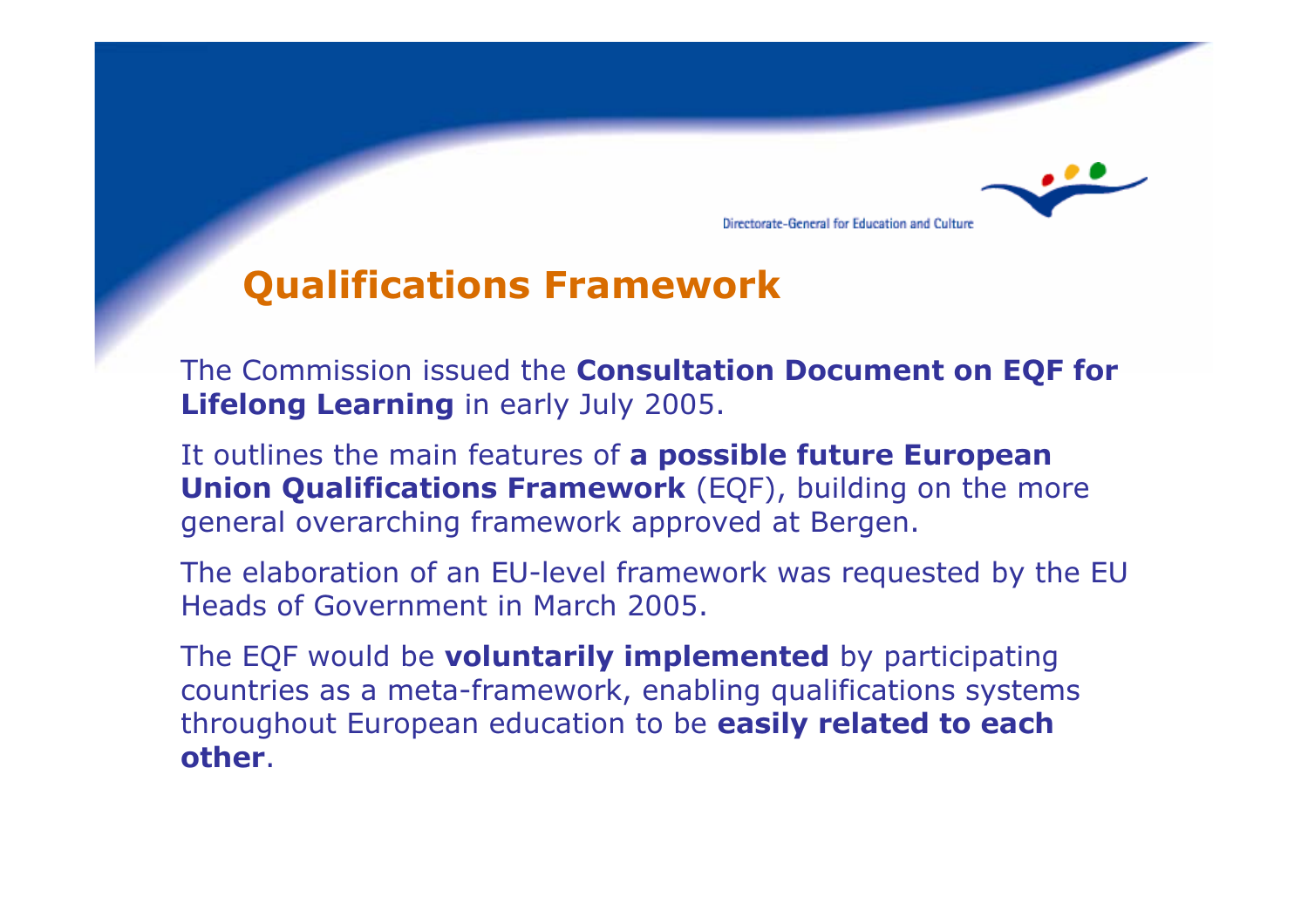#### Qualifications Framework

The proposed EQF consists of three main elements:

1) a set of **common reference points** (an 8-level structure of defined learning outcomes)

Directorate-General for Education and Culture

- 2) a range of **tools and instruments** (including an integrated European credit transfer and accumulation system for lifelong learning and the Europass instrument)
- 3) a set of common principles and guidelines for co-operation (in quality assurance, validation, key competences etc).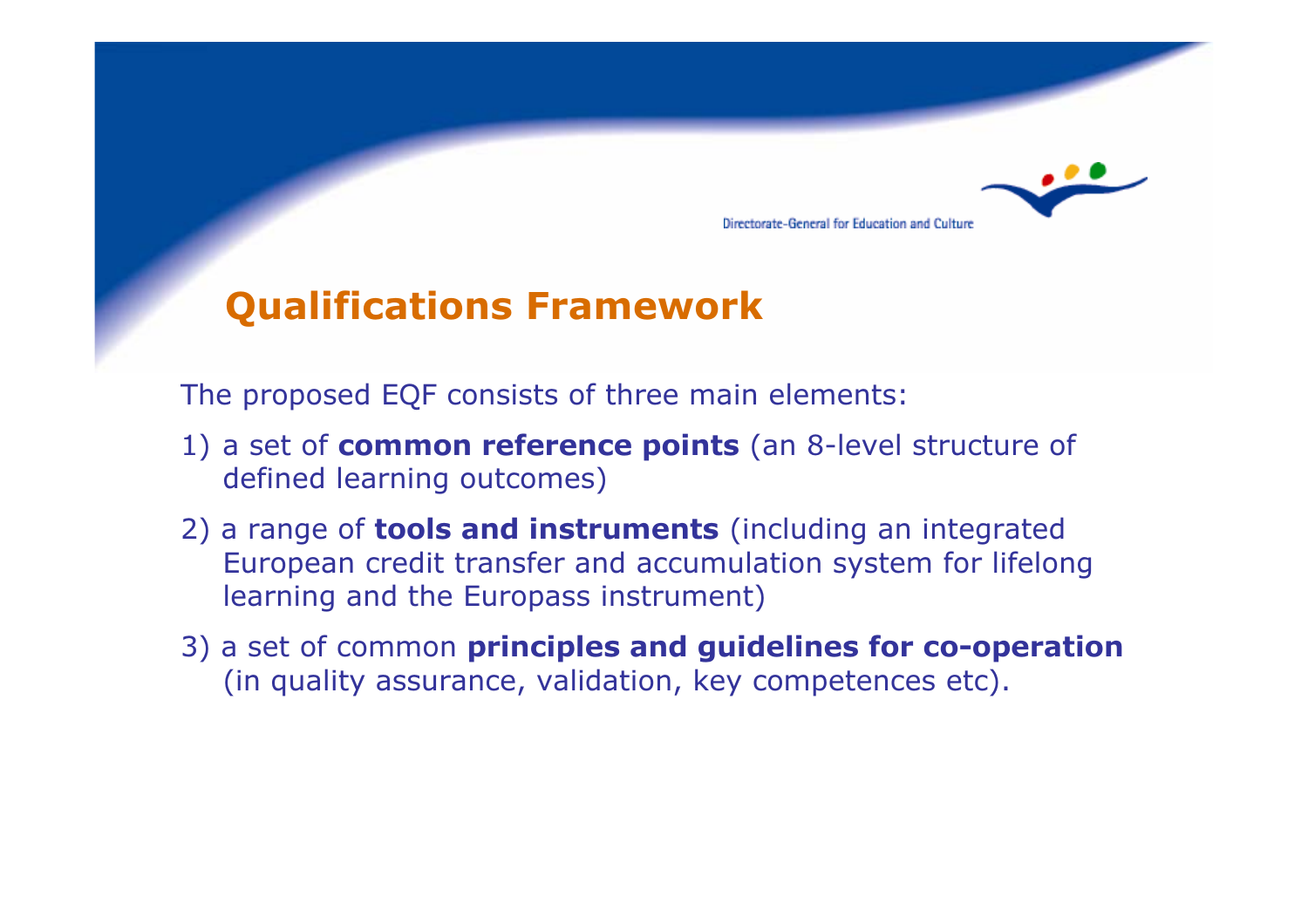## Promoting Bologna

• The Commission provides interested parties with up-to-date documentation, handbooks, case studies and workshops on the Bologna reforms, providing a European dimension and a comparative perspective.

-General for Education and Cultu

- •The Commission has set up **National Teams of Bologna Promoters.** All in all, there are currently over 250 Bologna Promoters active throughout the Socrates countries.
- • Bologna Promotors are selected from among senior Academics, (Vice)Rectors, Deans, Directors of Study, International Relations Officers and Student Representatives, who have been successful in introducing the Bologna reforms in their institutions.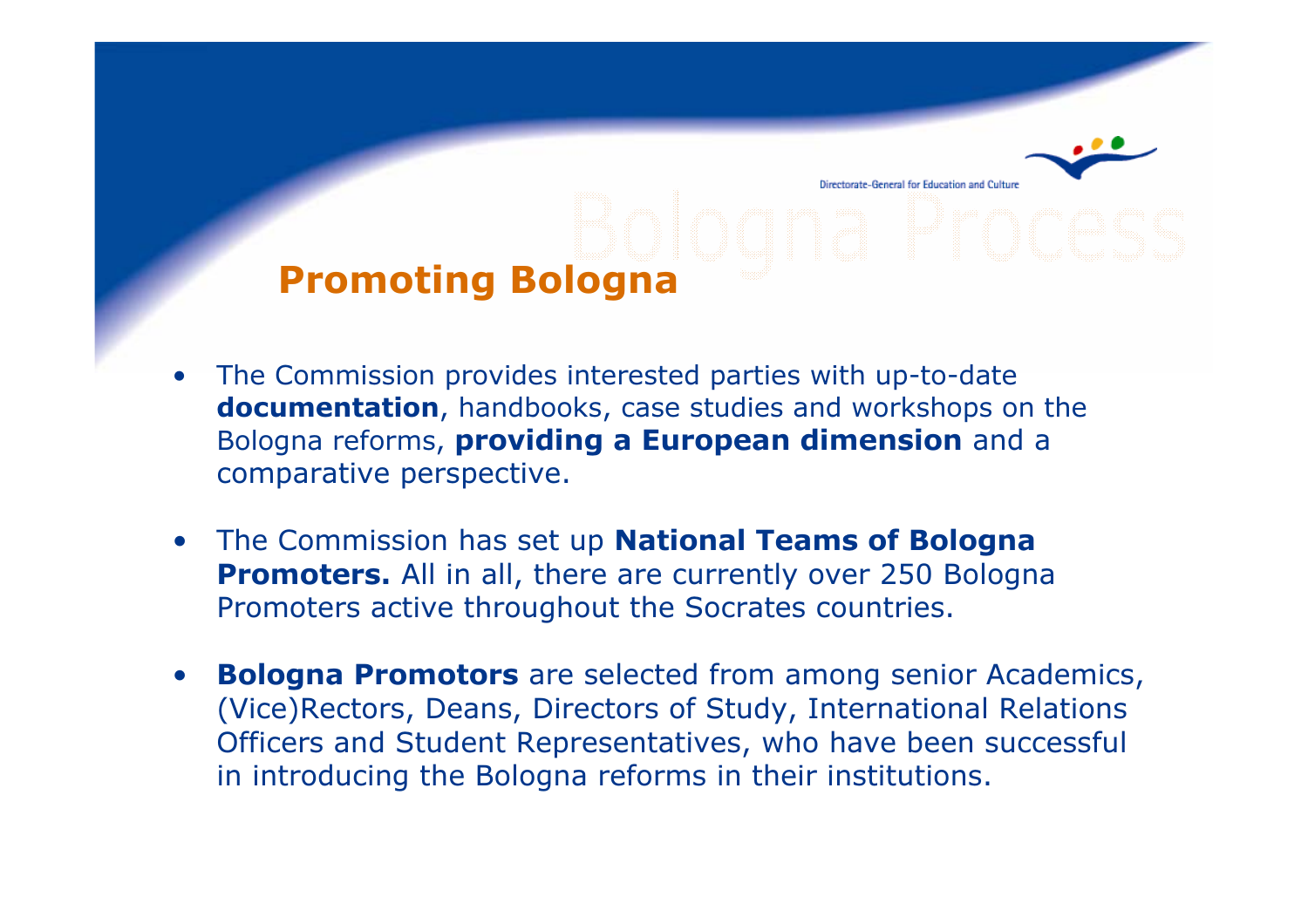## Promoting Bologna

irectorate-General for Education and Cultur

- • Some of the Bologna Promoters also function as ECTS/DS Counsellors.
- •These National Teams of experts are organised in a **decentralised** way through the Socrates-Erasmus National Agencies and are selected in close consultation with public authorities, the national member of the Bologna Follow-up Group and the higher education sector of the country concerned.
- • The Commission supports the National teams by providing information and training seminars at a European level, bringing together experts from throughout Europe to share experiences and best practice.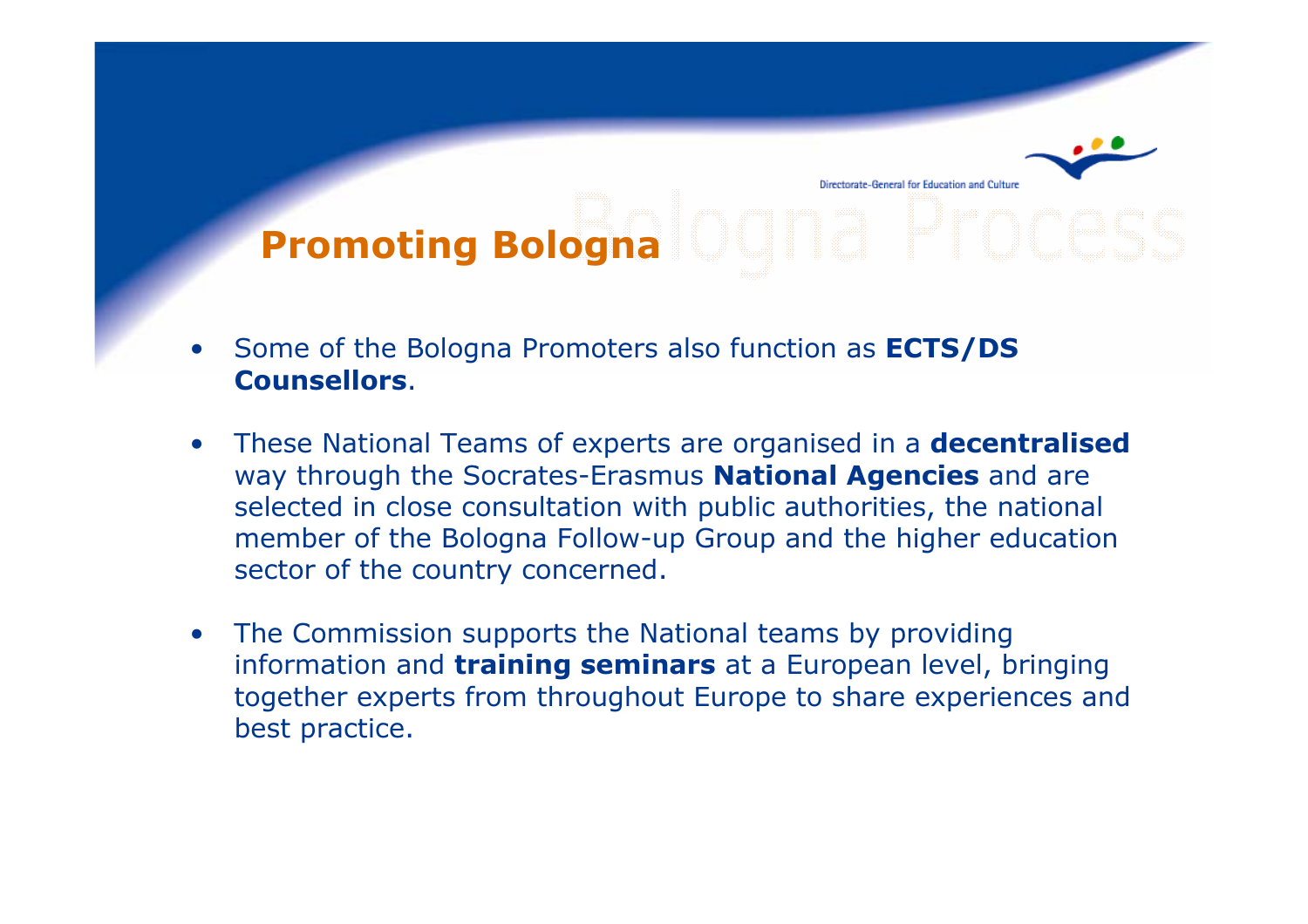#### Modernising Higher Education

A Council Resolution on the Modernisation of Higher Education expected in 2006.

Directorate-General for Education and Culture

This will build on the Commission's recent Communication « **Mobilising** the Brainpower of Europe: enabling universities to make their full contribution to the Lisbon Strategy » and its Staff Working Paper « European Higher Education in a Worldwide Perspective »

According to the Commission's Communication, European universities face three main challenges, concerning quality and attractiveness, governance, and funding.

The Council resolution will also draw on the findings of an expert University Working Group on « HE modernisation in the Lisbon context ».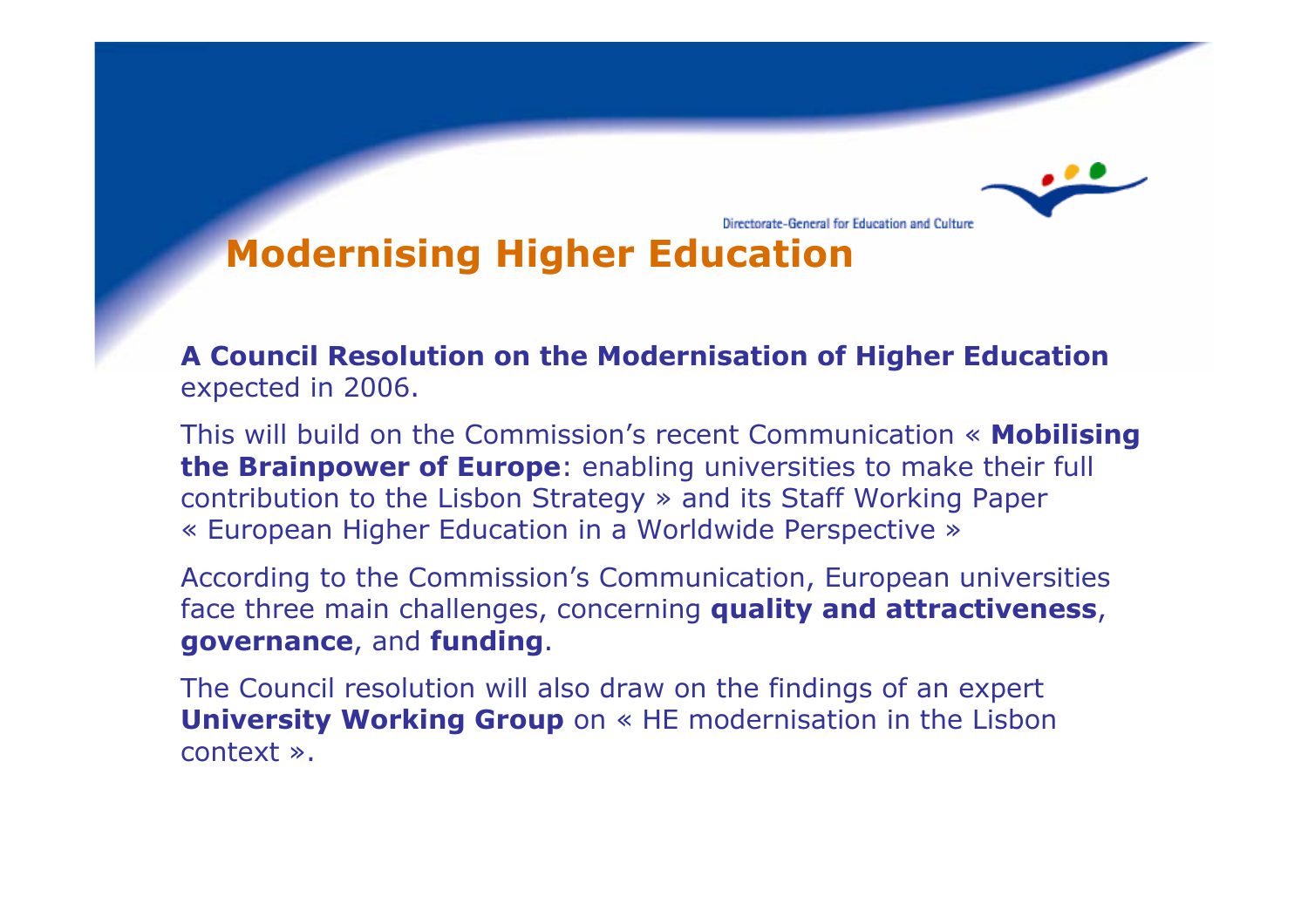#### Directorate-General for Education and Culture Tempus-Meda and Tempus-Tacis

Tempus provides financial support for the modernisation of the higher education sector in the EU's **neighbouring partner** countries.

Tempus **Joint European Projects** aim to increase cooperation and network-building. JEPs can support universities in applying the principles of the Bologna Process for example through curriculum development which implements the Bachelor-Masters system, or ECTS.

Tempus **Structural Measures** provide advisory support for reform processes and HE strategic frameworks. Such projects typically address issues linked to the Bologna Process, such as quality assurance, accreditation systems, credit systems, and restructuring of national qualifications frameworks in line with common European developments.